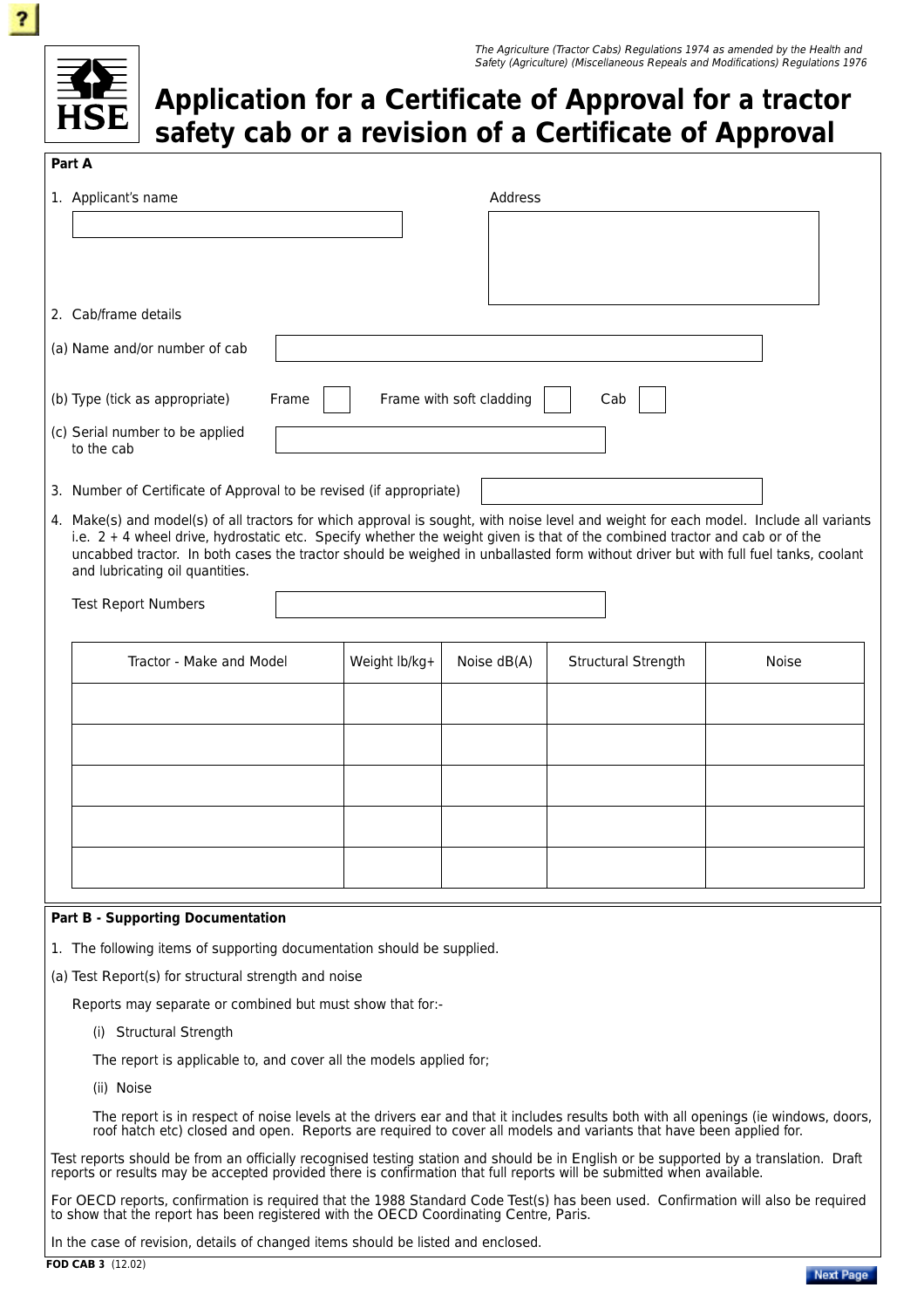#### **Part B - Supporting Documentation (continued)**

#### (b) Drawings

Detailed dimensioned drawings of the cab. These may be included in the test reports. Drawings to be of A4 size or folded to A4 size.

Drawing Nos (if supplied separately)

| (c) Adequate details identifying materials used for all cab's parts including attachment bolts and cladding. Details may be found in<br>test reports. If information supplied separately: |  |  |
|-------------------------------------------------------------------------------------------------------------------------------------------------------------------------------------------|--|--|
| Document Nos                                                                                                                                                                              |  |  |

### (d) Sample Approved Plate (please complete)

Indicate material and method of attachment to cab



| Cab Make               |  |  |
|------------------------|--|--|
| Serial No              |  |  |
| Approved for use with: |  |  |

#### **Part C - Declarations**

- 1. We confirm that production cabs will be:
	- a) identical in construction to the tested cab;
	- b) in accordance with the enclosed drawings and specification;
	- c) in accordance with details in the enclosed report(s).

We will notify any proposed changes to the Health and Safety Executive and not introduce them unless authorised.

- 2. We understand the Certificate of Approval will not approve the cab identified in Schedule 1 of the certificate for use with tractor models other than those listed in Schedule 2.
- 3. In the case of each tractor model listed at Part A4 we confirm that:
	- a) the method of attachment to the cab;
	- b) the tractor components to which the attachment is made; and
	- c) any components such as mud guards and bonnet cowls which may provide support for the cab, are to all practical intents and purposes identical to those of the tractor used in the relevant crush and impact tests.
- 4. We undertake to notify the Health and Safety Executive if any modification is made to any of the tractor models listed on the Certificate of Approval which will in any way:
	- a) increase the weight of the tractors;
	- b) affect the attachment of the cab to the tractors; or
	- c) increase the noise level inside the cab.
- 5. We confirm that the tractor used for the EEC, OECD, or BS test was a standard production model without modification.
- 6. We confirm that the following improvements or variations identified by the Safety Inspector have been incorporated.

7. We undertake to provide the Health and Safety Executive with a suitable specimen of the structural materials of the cab as tested, if requested to do so.